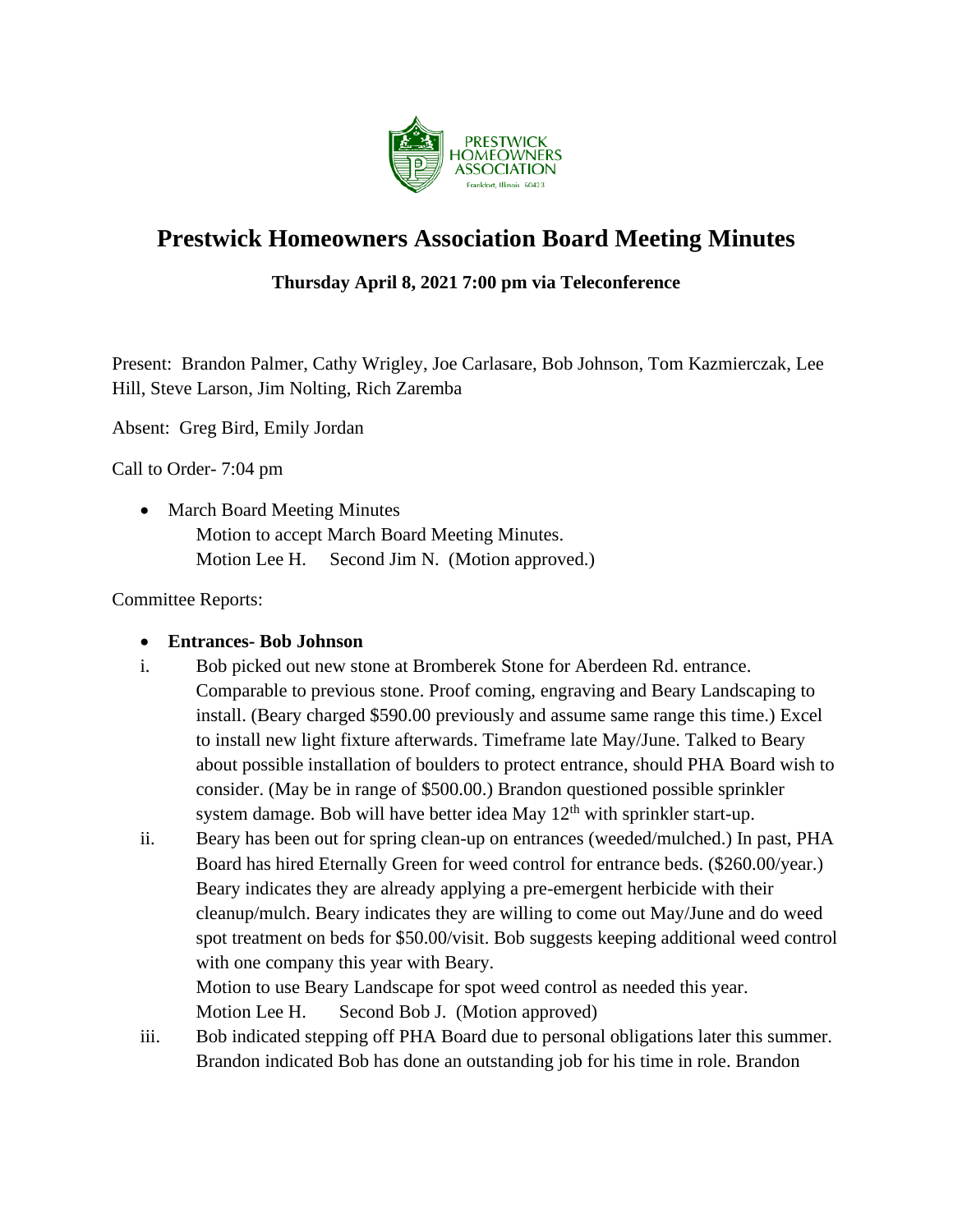asked for call for volunteers for new role. Marc Steinman was suggested as a possible replacement.

## • **Membership- Cathy Wrigley**

- i. PHA has \$450.00 more collected in membership dues this year than last, with 18 families on 'yes to no' list for this year. Will contact individuals one additional time on this list. Goal is to wrap up due's renewal process by month end.
- ii. No past Membership Directory advertisers have renewed ads for this year yet. Jimmy at Local Printing + Design will reach out to last year's advertisers to renew. Will see where we are at by month end. Cathy proposed possibility of printing out membership list/distributing in non-book form as alternative. If move forward with book, Cathy would like project completed by June. Will reach out to Jimmy to see what this year's printing cost would run.
- iii. PHA Excel data base developed years ago has reached its' life end and looking for new cloud-based system. Have potential supplier in FRONTSTEPS for \$75.00/month and one-time \$100.00 set up/migration fee. Would be an all in one source and potentially eliminate Catalyst Consulting Group, for website management as well. Will send out information to PHA Board for review with goal to move forward by summer and will keep looking at alternatives.
- iv. Cathy thanked Jim for meeting new recent residents.

# • **Marketing/Social Media- Emily Jordan**

- i. Emily out over the next two months. Brandon has templates for April/May Newsletters and "Useful Information," such as branch pickup, etc. from March Newsletter will be included again in upcoming newsletters.
- ii. Possibility suggested by Cathy about offering courtesy ad in PHA Newsletter if company advertises in Membership Directory this year.

# • **Architectural Review (ARC)- Steve Larson**

- i. Discussed current resident requests granted, including update on new home variances requested, that the Frankfort Village Plan Commission will be meeting on.
- ii. No movement on PCC driving range lot, or on Prestwick Properties lot.

# • **Financial- Tom Kazmierczak**

- i. Treasurer's report for March discussed. Deposit this past month of \$3,600.00 for membership dues and minimal interest income earned from money market account. Reviewed balances in Operations/Money Market accounts. Bills paid for April include the first installment paid to Beary Landscape and issued check for \$1305.00 for Bromberek Stone for Aberdeen Rd. entrance.
- ii. Brandon asked for motion to approve Treasurer's report. Motion Cathy W. Second by Lee H. (Motion approved)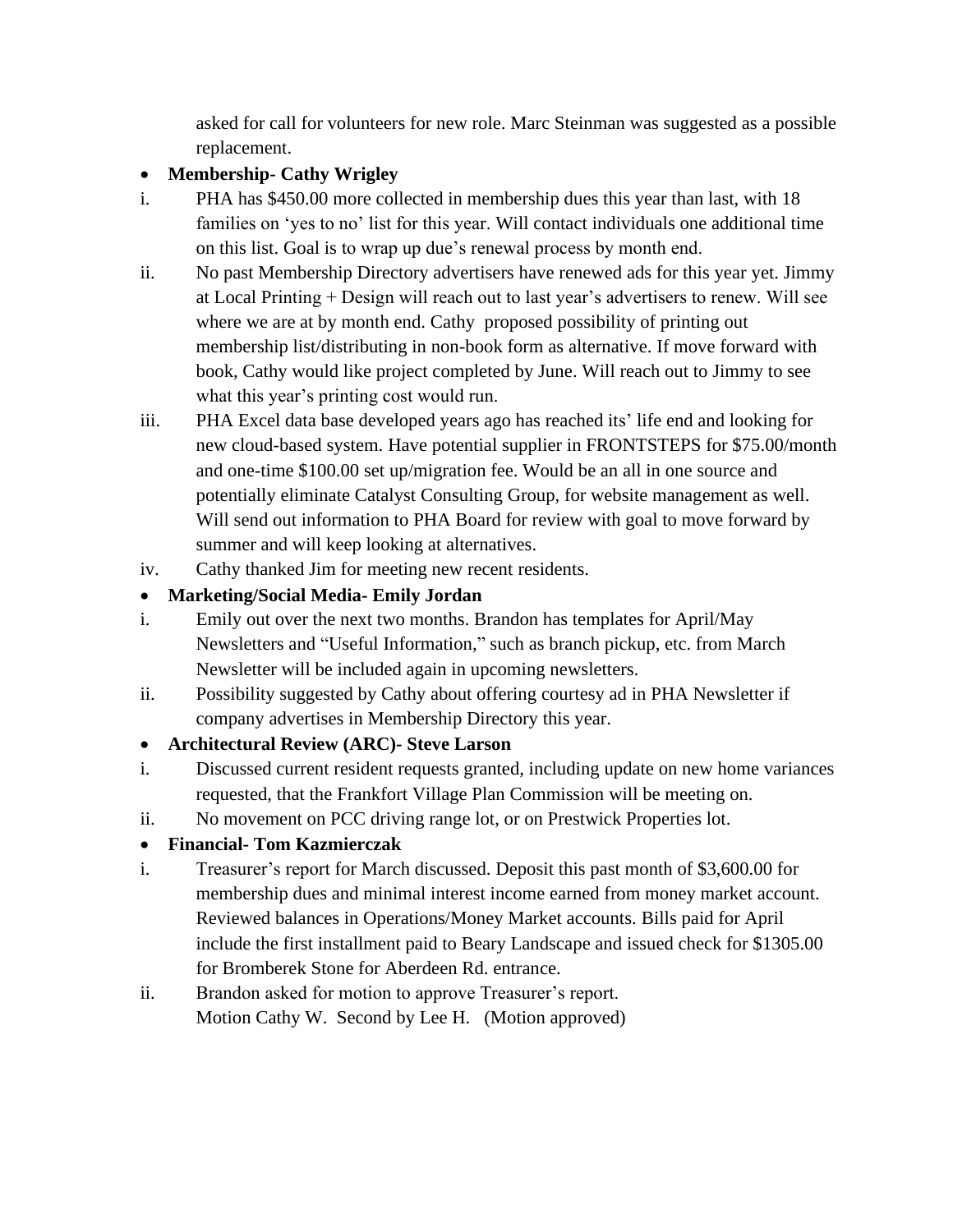#### • **Social**

- i.Block party reminder by Brandon PHA will provide up to \$100.00 to support a block party in each section (Aberdeen, Prestwick Dr., Shetland, Highland/St. Andrews Way) with proper social distancing. Everyone in the section must be invited (including all cull-de-sac and condos.)
- ii. Reminder of Village Earth Day cleanup April  $24<sup>th</sup>$ . Cathy has approximately 10 people signed up and looks to meet at corner Sauk and Harlem at 9:00 am.
- iii. Greg may have source for free trees for residents and if so, will plan with Kay McNeil for tree giveaway. If not, will plan for 2022.
- iv. Brandon will reach out to PCC to see if hosting July  $3<sup>rd</sup>$  fireworks this year. Will email Ann Dilger on this. Decision will then be made on PHA contribution for this year.

#### • **Security**

Lock it or Lose it reminder by Brandon.

## • **Website**

Brandon will update after dues collection complete and went over 'yes to no' list.

## • **Governmental– Joe Carlasare**

- i. Joe indicated all three candidate forums completed and felt overall it was a success. Moving forward a few things would be reconstructed with the forums and would like to see them done again for the future and agreed by PHA Board members this was a great resource. Mayoral forum on YouTube was viewed significantly.
- ii. Mayor-Elect Keith Ogle spoke with Joe and indicated he is always open to PHA issues and open to meeting with PHA Board. Indicated some mayoral supporters have requested that the issue of speed bumps be investigated on Highland Ave. and looking for any PHA Board input. Suggestion by PHA Board members that if speed bumps addressed in one area, should be looked at overall in subdivision. Major consideration and overall study/planning would be needed.
- iii. Ongoing issue of resident cars parking on Highland Ave. at Sauk Trail by Chelsea Intermediate School at school end every day to pick up children. Continuing potential safety issue caused with cars/children and turning onto/out of Highland Ave. if only for a few minutes. Brandon indicated will send note to Chief Burica as a reminder.

## • **Code Enforcement- Brandon Palmer**

Brandon thanked Dena Petraitis from Village of Frankfort Code Compliance for continued help on on-going issues. All current homeowner issues continued to be discussed and monitored, including liter on property; multiple cars in driveway; non drivable vehicles on property; dangerous tree trimming situations; POD storage unit on residence property; new shed base removal; snowmobile removal; chicken coops and beehives.

#### • **Legal**

No new report.